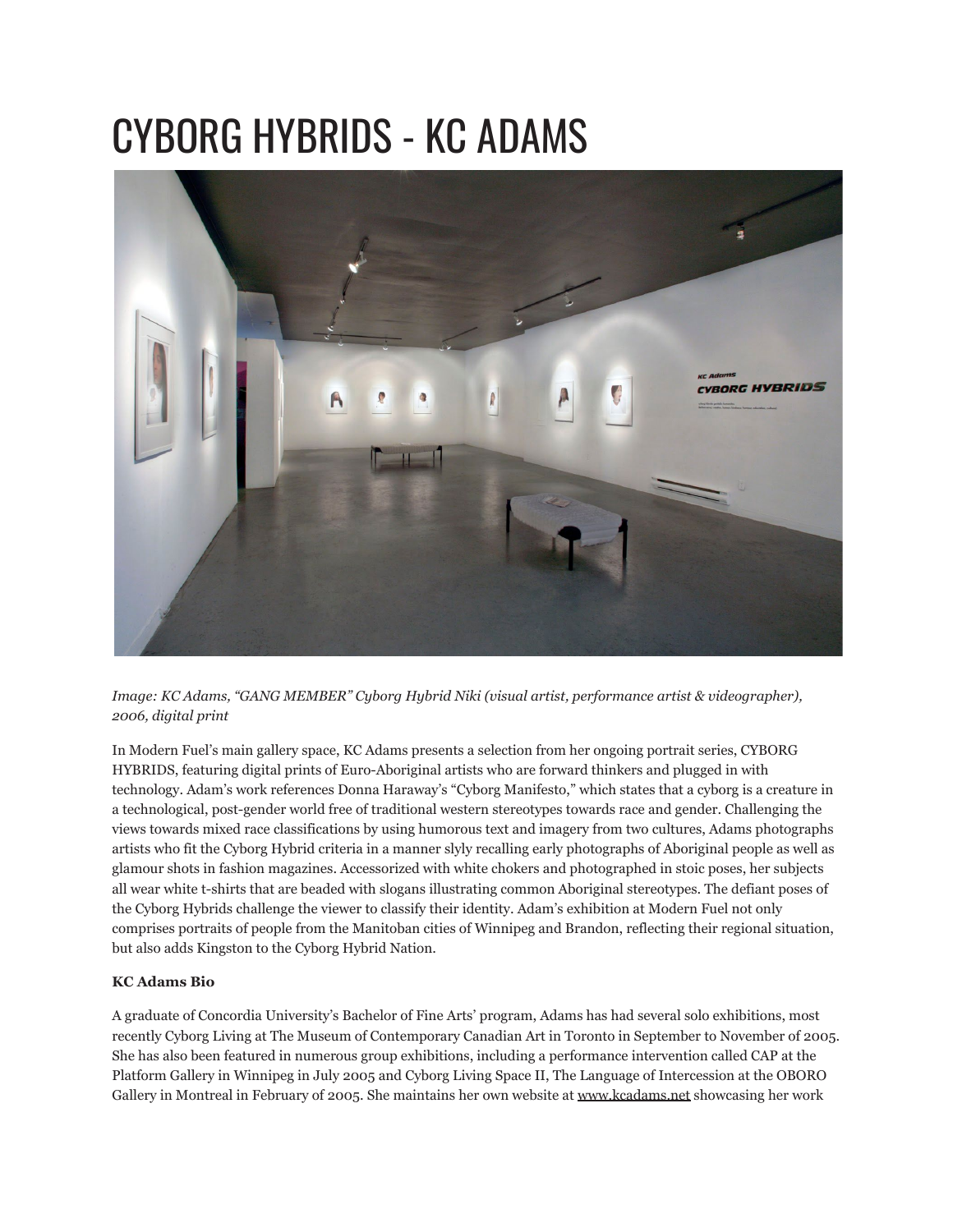and flash art projects. She has participated in residencies at the Banff Centre, the Confederation Art Centre in Charlottetown and the Annex Gallery in Winnipeg. Her many community activities include consulting for the creation of a National Aboriginal Art Gallery in Vancouver this year and serving as president of the Board of Directors of aceartinc. in Winnipeg from 2000 to 2004. She has received several grants and awards from Winnipeg Arts Council, Manitoba Arts Council and Canada Council for the Arts.

## Essay by Carla Taunton

KC Adams' ongoing digital portrait series, CYBORG HYBRIDS, features artists of mixed European and Aboriginal descent, captured in sexy-glossy 25"x33" prints. Beyond hybridity, the criteria for modelling for Adams' requires you be forward thinking, plugged into technology, and involved in artistic production. The individuals photographed are simultaneously subversive activists and glamourous fashion models. This series offers a space within the gallery setting for conversations surrounding issues of reclaiming, resisting and re-envisioning. Adam's work references Donna Haraway's "Cyborg Manifesto," which states that a cyborg is a creature in a technological, post-gender world free of traditional western stereotypes towards race and gender. This series of photographs presents the celebrities of the contemporary Canadian indigenous art scene defiantly posing while wearing stereotypical slogans. In the upcoming Ottawa series, Inuit artist and curator Heather Igloliorte, whose beaded t-shirt reads "I Club Baby Seals," has pointed out, "We put those slogan there ourselves." The complexities of this series, such as the duality between using the construct of Western stereotypes to subvert those same stereotypes, is what makes this multi-city series so powerful.

These images conjure many different questions and challenge classifications of race, culture, and identity. They also offer an opportunity to reflect back on the ways in which indigenous peoples and their cultures have been represented by Euro-Canadian society and Eurocentric disciplines, such as anthropology and ethnography, and institutions, such as the museum and popular media. The images in Cyborg Hybrids critically expose the ways the photograph has been used to document, record, produce and construct Aboriginal peoples by the Western lens. Furthermore, they subvert the colonial ideology of the salvage paradigm and the concept of the vanishing Indian. The salvage paradigm was a late 19th and early 20th century attempt to collect and preserve Aboriginal material culture, to document cultural, social and political practice, and to create a permanent record based on the Eurocentric belief that Aboriginal peoples were vanishing. Although the attitudes expressed above in the academic and museological sense shifted, Marcia Crosby argues that much of the Aboriginal art produced today is an attempt to reclaim the image of the 'Indian' from the ethnographic context of the salvage paradigm. The 'Indian' was theoretically and physically collected; material and visual culture were 'salvaged' and placed into museum collections.

Colonial legacies remain embedded in Canadian culture. This is exemplified in the misplaced yet common belief of the loss of 'authentic' indigenous cultures through contact with European society. This feeling of loss in non-Aboriginal consciousness resulted in the construction of a fixed, non-changing Aboriginal culture that indigenous peoples have resisted and subverted throughout the processes of colonization and decolonization. The Cyborg Hybrids series reveals a fundamental thread that connects heterogeneous indigenous nations across the Americas: tradition as continuous change.

Dressed in the cyborg hybrid uniform of glossy red lips, white chokers, furs and beaded t-shirts, and photographed in stoic poses, curator Ryan Rice has called the installation of the Winnipeg/ Brandon series a virtual "front line" of artist-activists. In this sense, Adams' strategically uses the cyborg hybrid type -dressing up her models- in order to resist and refuse the stereotypes placed on indigenous peoples. The use of a unified look for each individual conjures up a subversive challenge to historical ethnographic photographers' use of props, regalia and other strategies to create what was seen as the 'authentic' and 'pure' Aboriginal subject. Many times the props included by photographers such as Edward Curtis were not culturally appropriate for the individual sitter and usually reflected customs of dress from previous generations. In this sense, Cyborg Hybrids tackles the front line issues faced by Aboriginal peoples, from stereotypes to cultural genocide. By inviting the leaders of the Aboriginal art-scene to pose with their personalized stereotypical slogans, KC Adams' Cyborg Hybrids contributes to the self-determined indigenous network. Each